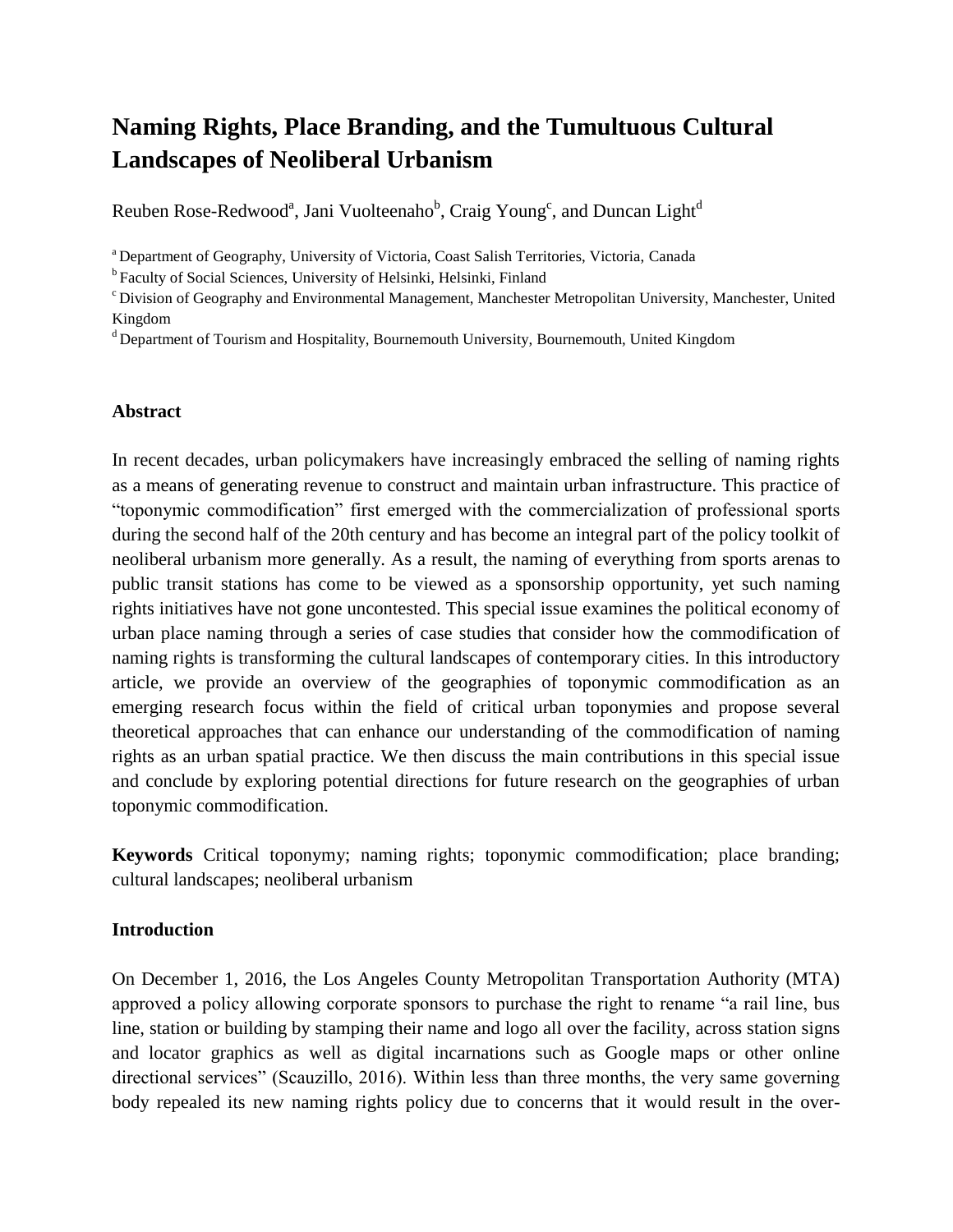commercialization of public space and potentially lead to lawsuits if the MTA denied a corporation's naming rights proposal (Nelson, 2017; Scauzillo, 2017). Meanwhile, in Saudi Arabia's capital city, Riyadh, governmental authorities announced in 2018 that they had acquired over \$200 million (USD) in naming rights contracts for eight metro stations (Bridge, 2018), thereby joining a growing number of cities worldwide—from New York to Dubai—that have embraced naming rights sponsorships as a means of generating revenue for the development and maintenance of public infrastructure.

Historically, the selling of naming rights for urban landmarks traces back to two primary sources: *philanthropic gifting* and the *commercialization of professional sports*. Over the past two decades, however, the commodification of naming rights has become a seemingly ubiquitous practice with city governments, transportation authorities, hospitals, universities, environmental conservation groups, and other non-governmental organizations selling the naming rights for everything from convention centers and sports arenas to public parks and even newly discovered species (Burton, 2008). As a form of public-private partnership, naming rights sponsorships are a political technology of neoliberal governance that have played a significant role in the commodification of urban place-identities. The process of *toponymic commodification*—that is, the use of place names, or toponyms, as commodities—is radically transforming the identities of public places into marketized assets, the value of which is increasingly being framed solely in terms of a name's rent-generating capacity.

Proponents argue that the sale of naming rights offers an innovative strategy to generate municipal revenue without raising taxes, whereas scholars and grassroots activists in different urban and national contexts have maintained that naming rights sponsorships commercialize, and thus erode the democratic value of, urban public spaces. Although there is a long history of places being named after wealthy elites, property owners, and corporations, the contributions to this special issue illustrate that the proliferation of naming rights agreements in recent decades is historically unprecedented in terms of its scope and the interest in toponymic commodification within urban policymaking circles. Naming rights contracts have also changed as "time-limited" naming rights agreements have become the norm in comparison with more traditional forms of philanthropic naming in which an honorific name is bestowed in perpetuity. The time-limited nature of most contemporary naming rights agreements has resulted in urban namescapes that remain in a constant state of flux as one corporate sponsor's name replaces another when naming rights contracts expire. These tumultuous changes in the place-identities of major urban landmarks have significant implications for urban wayfinding and the creation of a "sense of place" in contemporary cities.

Despite its growing importance as an urban policy practice, few urban scholars have critically examined the geographies of urban naming rights and toponymic commodification (yet, see Rose-Redwood, Alderman, & Azaryahu, 2010; Rose-Redwood, 2011; Medway & Warnaby, 2014; Light & Young, 2015). The primary goal of this special issue is to showcase empiricallygrounded and theoretically-informed case studies of how the commodification of naming rights and the use of place naming as a city branding strategy have become integral to the workings of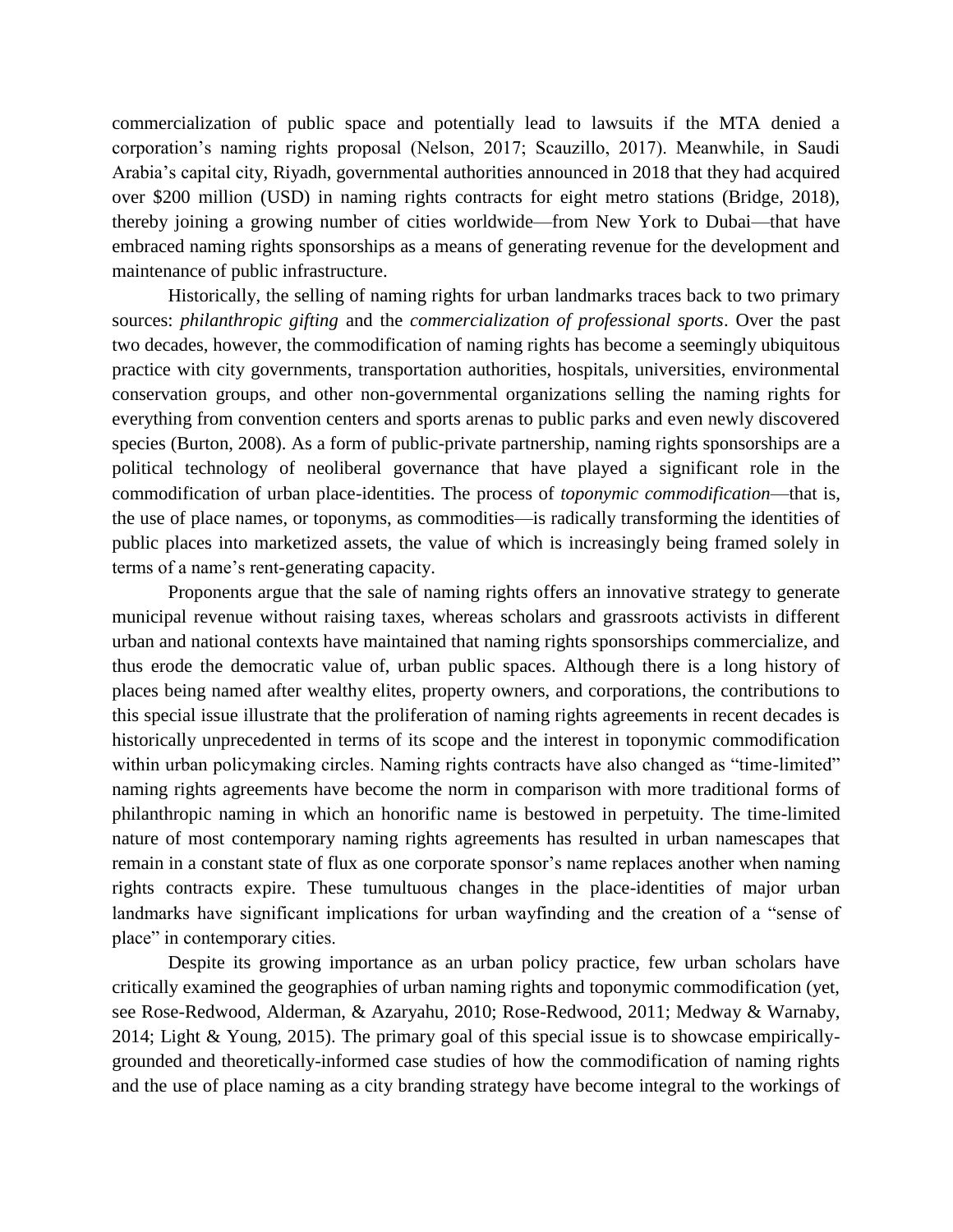neoliberal urbanism. Our overarching aim is therefore to contribute to geographical scholarship on urban neoliberalization by examining how the processes of commodification have extended into controversial new arenas of urban place-making that are reshaping the cultural landscapes of cities around the world.

In the remainder of this introductory article, we situate recent scholarship on toponymic commodification within the broader literature on critical toponymies. Next, we consider various theoretical approaches that have been, or might productively be, employed to study the geographies of toponymic commodification. We then discuss the main contributions that this special issue makes toward developing a body of urban geographical scholarship on the commodification of naming rights and its role in the neoliberalization of urban space. Lastly, the article concludes by suggesting potential directions for future research on urban toponymic commodification as a spatial strategy of neoliberal urbanism.

# **Toponymic commodification and the geographies of urban naming rights: an emerging field of study**

The study of toponymic commodification is an emerging area of scholarship within the field of critical urban toponymy. The geography of place naming has long been of interest to geographers and other scholars, and there is a well-established body of literature which has explored the important role that naming plays in the production of space and place. Early toponymic scholarship primarily adopted encyclopedic, etymological, and archaeological approaches, resulting in gazetteers and dictionaries of place names as well as using toponymy to reconstruct the history of settlement within a region and the influence of past cultures on the landscape (for a review of early place name studies, see Wright, 1929). In recent years, however, the study of place naming has been reanimated through the emergence of *critical toponymies*, which refers to a growing body of research that critically examines the politics of place naming practices (Berg & Vuolteenaho, 2009; Rose-Redwood, Alderman & Azaryahu, 2010; Giraut & Houssay-Holzschuch, 2016).

During the 1990s, a number of seminal works highlighted how the naming of places, streets, and urban landmarks was implicated in political projects such as nation-building, state formation, and the spatialization of collective memory (Cohen & Kliot, 1992; Azaryahu, 1996; Berg & Kearns, 1996; Myers, 1996; Yeoh, 1996). Building on these classic studies, a new wave of critical toponymic scholarship extended this work by analyzing a range of case studies related to the politics of (re)naming places in a variety of geographical contexts, with a particular focus on colonial/postcolonial, post-Apartheid, and socialist/postsocialist settings (Light, 2004; Bigon, 2009; Duminy, 2014; Light & Young, 2014; Wanjiru & Matsubara, 2017). A parallel body of research has also linked naming and renaming to the politics of race, gender, class, and the geographies of social justice (Alderman, 2002; Rose-Redwood, 2008; Rose-Redwood, Alderman, & Azaryahu, 2010, 2018; Alderman & Inwood, 2013).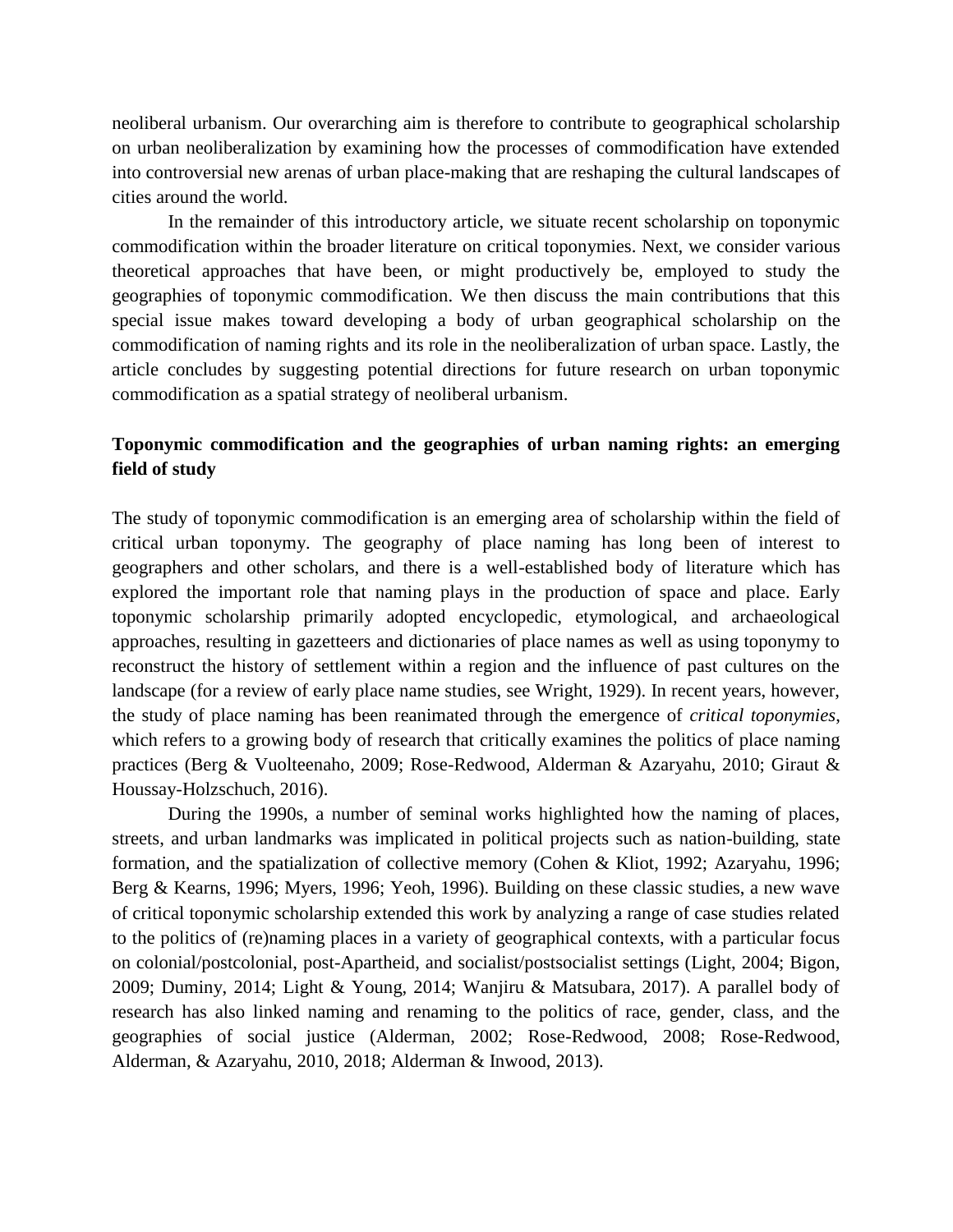Over the past decade, there has been increasing attention not only to the politics of place naming but, more specifically, to the *political economy* of toponymic commodification (Rose-Redwood, Alderman, & Azaryahu, 2010; Rose-Redwood & Alderman, 2011; Medway & Warnaby, 2014; Light & Young, 2015; Sotoudehnia & Rose-Redwood, forthcoming). This focus on the "toponym-as-commodity" (Rose-Redwood & Alderman, 2011, p. 3) conceptualizes place naming as a form of symbolic capital, which can be converted into economic capital and exploited for its exchange value (Alderman, 2008; Rose-Redwood, Alderman, & Azaryahu, 2010; Light & Young, 2015). In particular, Rose-Redwood (2011) argues that the commercialization of urban place naming within contemporary neoliberal contexts is one of the most significant transformations that will affect the toponymic landscape during the 21st century (also, see Light & Young, 2015).

This focus on the commodification of urban toponymy thus constitutes an embryonic "second wave" of critical place name scholarship to which the current special issue contributes. The selling of naming rights for sports stadia to corporate sponsors—itself one of the longestestablished ways in which place names have been turned into commodities—has been examined from a range of disciplinary perspectives including sports management (e.g. Eddy, 2014) and marketing (e.g. Woisetschläger, Haselhoff, & Backhaus, 2014). Yet only recently have critical place name scholars begun to consider the commodification of sports stadia naming, the motives of the clubs themselves, and the reactions of ordinary fans (Vuolteenaho & Kolamo, 2012; Medway & Warnaby, 2014; Light & Young, 2015; Gillooly & Medway, 2019). Several of the articles in the current special issue further advance this line of scholarly inquiry.

Increasingly, geographers have begun to consider how toponymic commodification has extended beyond the realm of professional sports to become a political technology of neoliberal urbanism more generally (Medway & Warnaby, 2014; Light & Young, 2015; Sotoudehnia & Rose-Redwood, forthcoming). Such studies examine how municipal authorities have embraced the selling of naming rights to public places—such as the naming of metro stations, public buildings, and other elements of a city's public infrastructure—as a means of coping with declining revenue transfers from central governments, austerity politics, global financial crises, and a prevailing neoliberal orthodoxy emphasizing the need for cities to be entrepreneurial and competitive (Rose-Redwood, 2011; Light & Young, 2015). A related strand of research considers the influence of neoliberal urbanism on the (re)naming of urban neighborhoods, particularly in the context of private sector-led urban development projects (Vuolteenaho & Ainiala, 2009; Berg, 2011; Madden, 2018; Masuda & Bookman, 2018), thereby emphasizing struggles over access to, and belonging in, urban space in the neoliberal city.

Some studies have also focused on toponymic commodification as a form of city branding (Sotoudehnia, 2013; Medway & Warnaby, 2014; Sotoudehnia & Rose-Redwood, forthcoming). Medway and Warnaby (2014), for example, argue that toponyms can serve as the basis for place brands but cannot be treated in the same way as conventional brand names. Moreover, place brands can be dissonant with both internal and external perceptions of a place (Medway et al., 2015). This points to the need for a deeper understanding of how place brands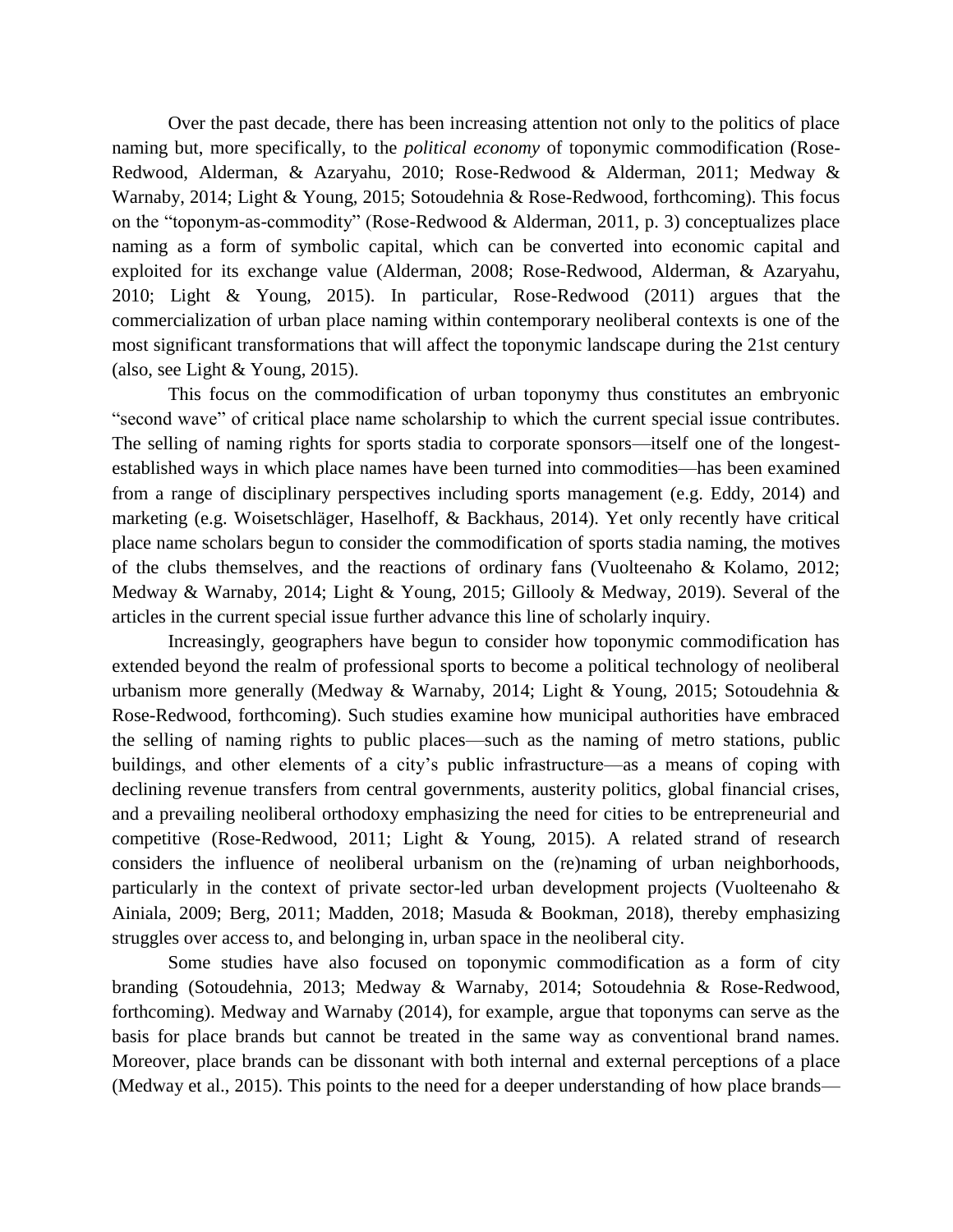and names—resonate with the stakeholders involved in both their creation and consumption. Addressing this latter issue, Hakala, Sjöblom, and Kantola (2015) explore the perceptions of local urban residents towards the renaming of municipalities in Finland. Their research suggests that local residents often show a strong attachment to existing place names and that stable names were essential in the construction of place brands.

The commodification of place naming also occurs in more idiosyncratic ways. For instance, Light (2014) examines the commodification of place naming in the context of tourism geographies and argues that unusual toponyms can themselves be attractions for tourists. Furthermore, place names are commodified in a diverse range of souvenirs (such as fridge magnets), which enable tourists to make connections with the places they visit. In a different context, Karimi (2016) considers place names as commodities in post-conflict Kabul but argues that such names were valued more as symbolic rather than economic capital. Finally, Sotoudehnia (2018) explores the adoption of "Makani" (a wayfinding tool based on geoaddressing software) in Dubai. She argues that this app represents a unique example of the "toponym-as-commodity" (Rose-Redwood & Alderman, 2011) in that the data collected by the app could become commodities for sale to third parties, thereby contributing to the monetization of urban space. Similarly, Light and Young (2015) make related arguments about the privatization and commercialization of spatial data that were originally produced by public sector organizations.

As this review of the literature on the political economy of urban place naming illustrates, the commodification of urban toponymy is a key emerging research area. To date, the focus of this second wave of critical toponymic research is eclectic and fragmented, and this special issue aims to bring together a series of theoretically-informed case studies within a single volume to further enrich our understanding of the geographies of toponymic commodification in neoliberalizing cities.

#### **Theoretical perspectives on the political economies of urban place naming**

In response to the global upsurge in the commodification of naming rights as part of the neoliberalization of urban space, it is crucial for urban scholars to consider what different theoretical frameworks can offer for describing, interpreting, and critiquing the political economies of urban place naming. In this section, we briefly consider how theories of capitalist urbanization, symbolic capital, hegemony, and rhythmanalysis can provide insights into the production of commodified toponymic landscapes. These approaches are by no means the only theoretical frameworks available to examine the political economies of urban place naming. This theoretical discussion is therefore meant to be suggestive rather than comprehensive, and we hope that it will inspire greater theoretical reflection in subsequent geographical studies of toponymic commodification.

One of the most relevant sources of theoretical inspiration to critically examine the geographies of commodified urban toponymies are historical-geographical materialist accounts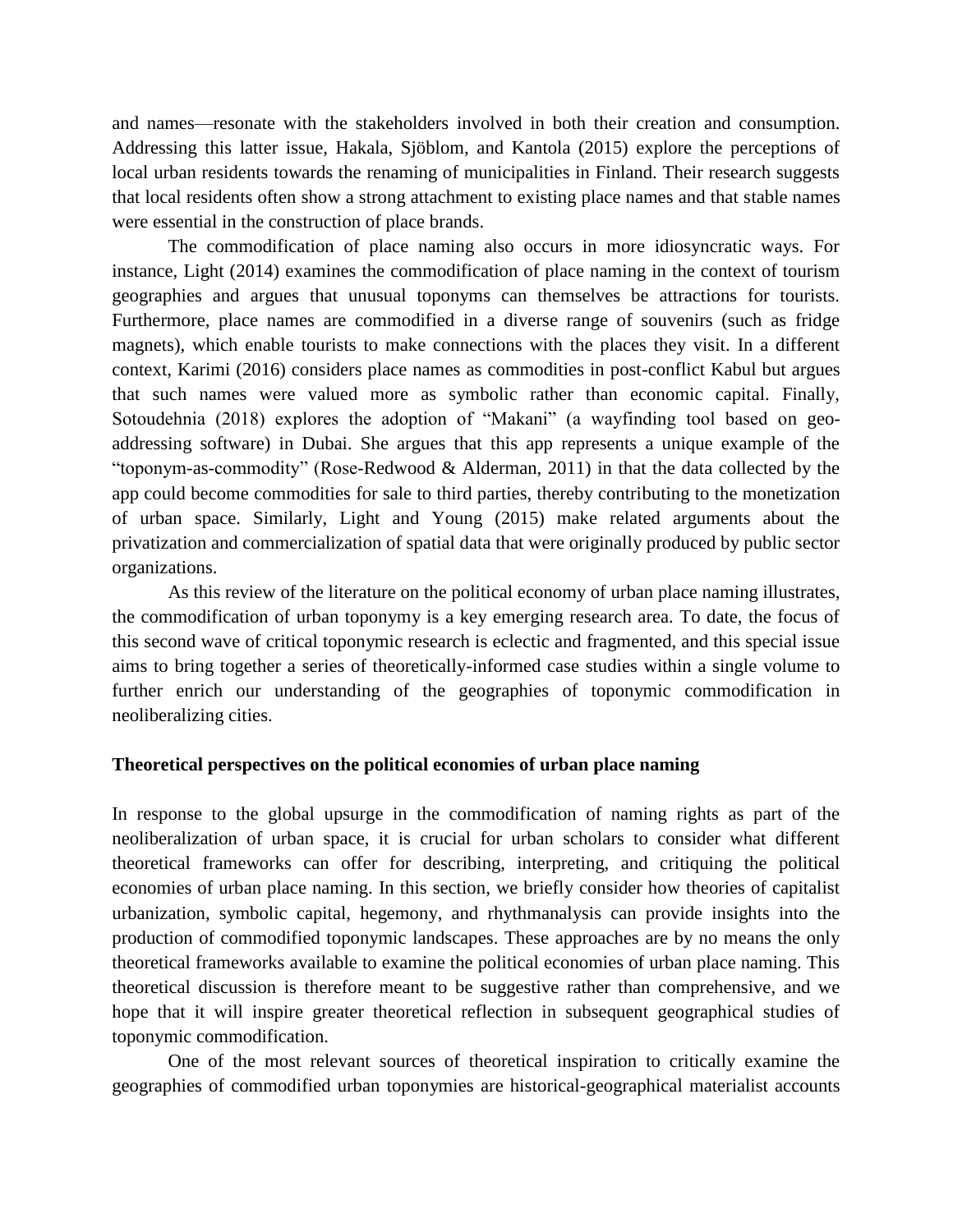of capitalist urbanization. As Harvey (1985) argues, urbanization under capitalism is based upon the imperative to "create a social and physical landscape in its own image…only just as certainly to undermine, disrupt and even destroy that landscape at a later point in time" (p. 150). From this perspective, the selling of naming rights to urban infrastructure can be understood as an extension of commodity relations to the realm of urban place-identities. In particular, toponymic commodification is a rent-seeking practice that depends upon the exercise of a monopoly power over the naming of places (for a discussion of the concept of monopoly rent, see Harvey, 2012, pp. 89-112).

Both philanthropic and corporate-sponsored naming rights involve the exercise of a monopoly power over property (whether public or private), but not all forms of property function as marketized commodities. Philanthropic naming has historically involved a process whereby a donor provides a gift to an organization in return for naming rights *in perpetuity*. While the initial competition for securing a philanthropic naming right can be seen as a form of toponymic commodification, once a philanthropic naming right is bestowed, this generally has the effect of removing it from the potential market of commodified naming rights indefinitely. By contrast, time-limited naming rights sponsorships ensure that when naming rights are leased to sponsors for a given period of time, they will eventually be released back onto the naming rights market when the lease expires. The time-limited quality of naming rights sponsorships transforms a naming right into a *rent-generating, marketable commodity*.

A significant geographical consequence of the shift to time-limited naming rights is the destabilization of urban namescapes, since corporate-sponsored place names often change when naming rights contracts are renegotiated, thereby contributing to what urban geographers have called the "restless" urban landscape (Knox, 1991). Toponymic commodification is thus part of the broader process of creative destruction that characterizes capitalist urbanization, which, as Harvey contends, "must negotiate a knife-edge between preserving the values of past commitments…or devaluing them to open up fresh room for accumulation" (1985, p. 150). The selling of time-limited naming rights devalues "past commitments" of place naming in order to "open up fresh room for accumulation" for both public and private property owners while also generating public visibility in the city for corporate brands as part of a sponsor's marketing strategy. It is hardly surprising, then, that the proliferation of commodified naming rights has gone hand-in-hand with the rise of "entrepreneurial municipalities" that have internalized neoliberal imperatives (Lauerman, 2016). Historical-geographical materialist approaches to capitalist urbanization therefore provide important conceptual tools to explain how the commodification of naming rights contributes to the *tumultuousness* of urban landscapes within the context of neoliberal urban governance. Yet acknowledging the role of toponymic commodification as a strategy of neoliberal urbanism is only a starting point, rather than a closing argument, for theorizing the political economy of urban place naming.

Another theoretical framework that has considerable potential to critically analyze the geographies of naming rights is Bourdieu's (1990) theory of symbolic capital. The public recognition and visibility associated with the naming of places bestows a sense of prestige, or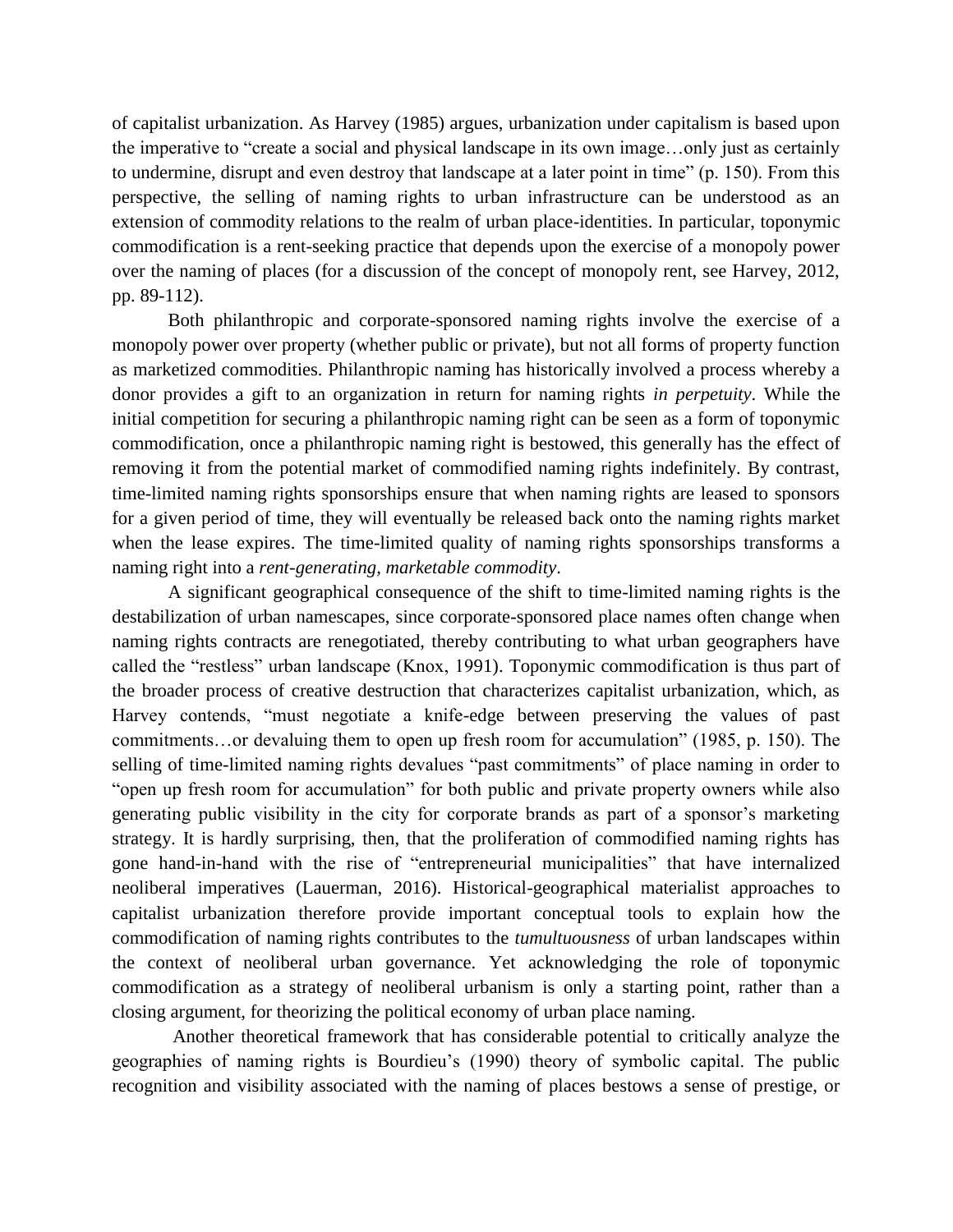symbolic capital, upon the individuals or corporate entities recognized through place naming. According to symbolic capital theory, one form of capital can potentially be converted into other forms of capital (Bourdieu, 1986). The commodification of naming rights is a classic example of how the symbolic capital of a place name can be converted directly into economic capital, and, conversely, how economic capital can literally be used to purchase symbolic capital in the form of toponymic recognition.

Yet while naming rights may acquire economic value through the formal act of exchange, commodified toponymies only acquire symbolic value to the extent that officially-sponsored place names are *perceived* to have value among various "publics" and are thus incorporated into the spatial practices of everyday life. If a naming right is ignored or outright resisted, its symbolic value may be diminished irrespective of its officially-recognized legal status. The owners of naming rights—as well as the accompanying industry of naming rights specialists, consultants, etc.—therefore have a vested interest in promoting the legitimacy of toponymic commodification and the popular use of commodified toponyms on official signage and maps as well as in the media and among ordinary urban residents.

One approach that can be drawn upon to critically examine these processes of toponymic legitimation is hegemony theory. Vuolteenaho and Puzey (2018) use Gramscian hegemony theory to consider the reciprocity of power relations within the context of street naming and offer a model to develop an understanding of the circumstances under which people tend to accept commodified naming rights as an urban namescape's "new normal" (cf. Harvey, 2012, pp. 156– 157). Hegemonic power operates through the production of particular socio-spatial relations as the taken-for-granted order of everyday life in order to govern through consent rather than force alone. The selling of naming rights is often framed by its promoters as a commonsensical practice that aligns with the prevailing wisdom of entrepreneurial governance in the neoliberal city, and it can therefore be viewed as an attempt to assert hegemonic power over urban place naming.

However, resistance to toponymic commodification does occur, and if we follow Laclau (2018 [2005]) in defining the act of naming as constituting "a highly cathected rallying point" (p. 231), this can help us make sense of what mobilizes people to individually or collectively resist the commodification of naming rights and the corporatized urban spaces which it produces. For those who inhabit cities, the "in-built" or "scripted" effects of naming rights may not only result in perpetually eroding the heritage-bearing or honorific significance of urban place naming, and the place-anchored use values of toponymy, but also results in technical-cartographic instability and spatio-cognitive evanescence (Boyd, 2000). One potential direction to come to terms with these effects could be to take a cue from Lefebvrian rhythmanalysis (Lefebvre, 2004). This approach could trace the trajectories, time-frames, and everyday repercussions of toponymic commodification by focusing on the *temporal pulses* of place (re)naming events (i.e. the initiation or expiration of naming rights agreements) across different time periods or urban jurisdictions, and how distinct *toponymic rhythms* enter the lived worlds—i.e. biographical life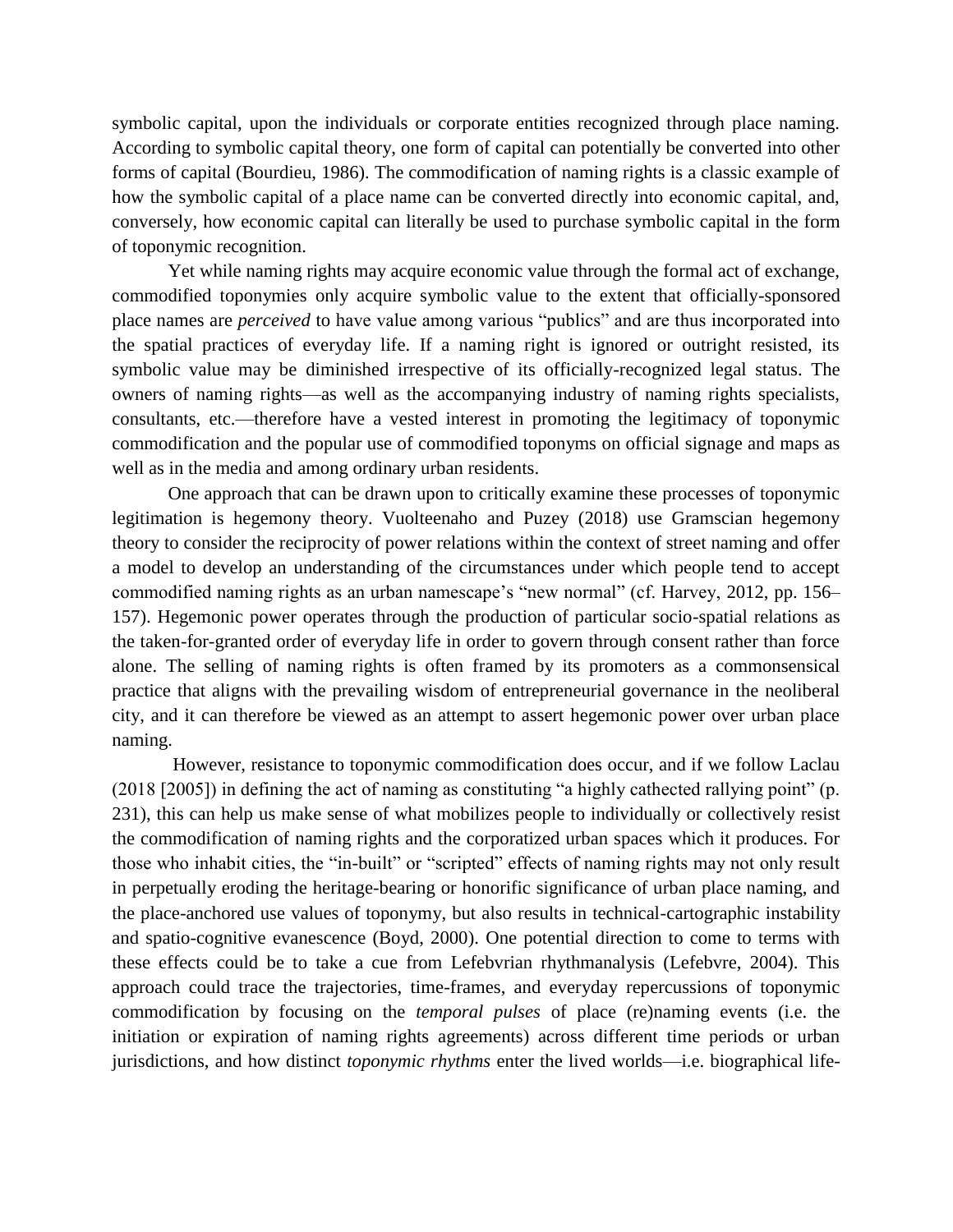cycles, spatio-temporal practices, and forms of toponymic attachment—of different urban populations.

The theoretical perspectives outlined above provide several useful entry points to developing critical theorizations of toponymic commodification, yet urban scholars have only begun to theorize the spatio-temporalities of urban naming rights. The articles in this special issue are an important step forward in extending our empirical knowledge and theoretical understanding of the political economy of toponymic commodification, and it is to these contributions that we now turn.

#### **Contributions toward a critical geography of urban toponymic commodification**

Given the lack of geographical scholarship on the political economy of urban naming rights, the studies in this special issue break new ground in contributing to the development of a critical geography of toponymic commodification. They do so using a variety of research methodologies—including quantitative comparative analysis, qualitative case studies, fieldwork, and digital media analysis—as well as different theoretical frameworks such as theories of cultural hegemony, symbolic capital, monopoly power, rent, scalar politics, urban policy mobilities, and techno-imperialism. The contributors examine the geographies of urban toponymic commodification in a diverse array of geographical locales. In particular, they consider case studies ranging from the selling of naming rights for sports arenas in European cities and metro stations in Dubai to the failed attempt at renaming a New Zealand/Aotearoa town as part of a neoliberal place branding strategy and the role of philanthropic naming in the "Facebookification" of San Francisco's gentrifying neighborhoods. The articles in this collection not only document the growing prevalence of urban naming rights globally but also demonstrate how different public and private actors have perceived the phenomenon of toponymic commodification in divergent ways.

The first three studies focus on the commodification of naming rights in the realm of professional sports within the European urban context. Sports arenas are major landmarks in many contemporary cities, and their public visibility in the urban landscape as well as through media coverage of sporting events has made them primary sites for naming rights sponsorships. Vuolteenaho, Wolny, and Puzey (2019) provide a systematic, comparative analysis of the spread of naming rights sponsorships for sports and entertainment venues in England and Wales, Finland, Germany, Italy, Norway, and Scotland. Using both quantitative and qualitative data on over 300 football (soccer) grounds and indoor arenas, they analyze the geographies of naming rights and tensions around them as "a particular 'cultural' aspect in the world-wide mobilization of entrepreneurial discourses" associated with neoliberal urbanism. More specifically, they document how an increasing number of sporting and entertainment facilities in European cities have become stages for naming rights sponsorship contracts over the last three decades. Overall, the authors estimate that a combined total of 38% of all football grounds and indoor arenas in their study sites have been named after sponsors (33.2% of football grounds and 46.1% of indoor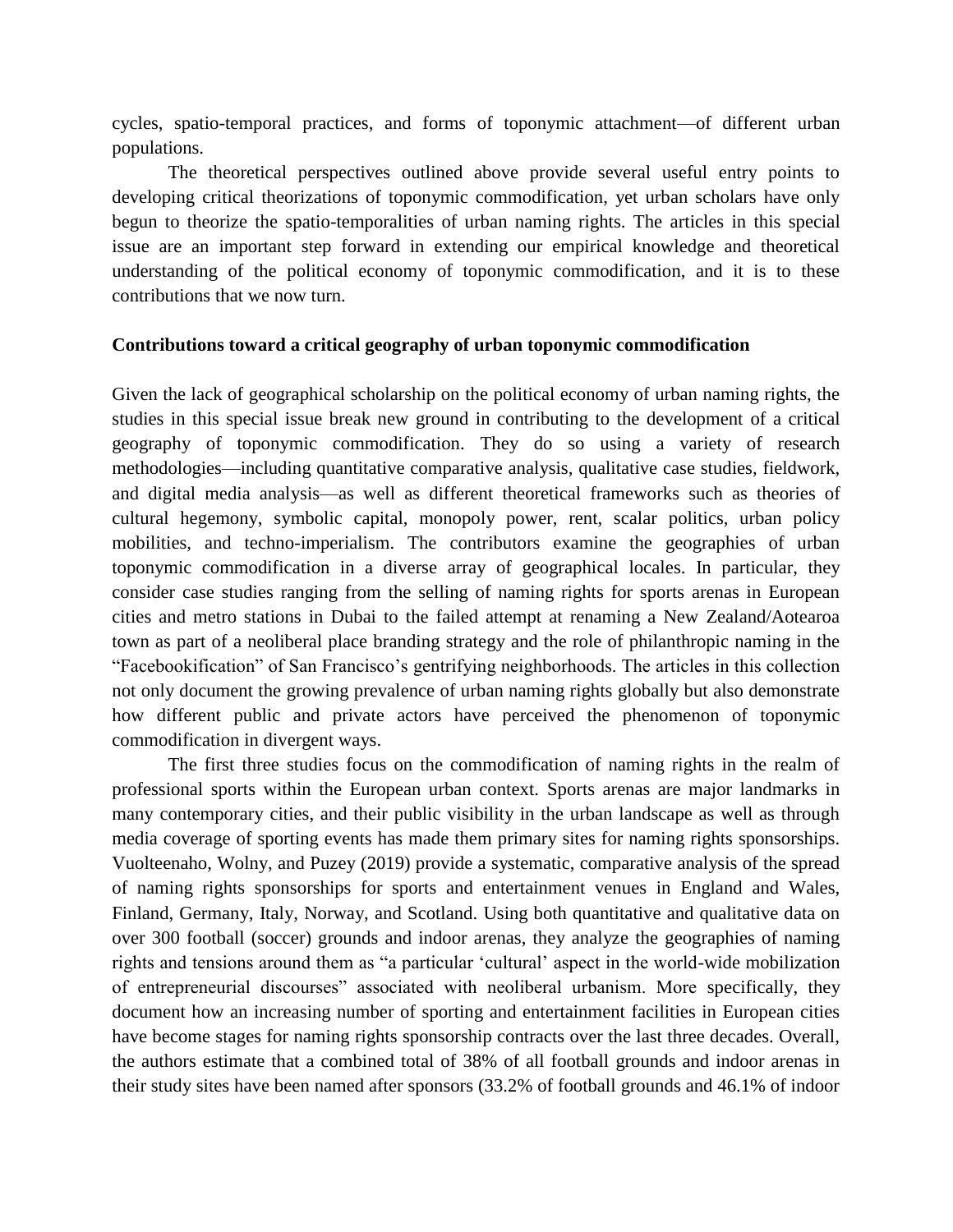arenas, respectively), with many older football grounds representing iconic landmarks and community symbols whose sponsorship-based renaming has often met local opposition. Additionally, the adoption of naming rights sponsorships has been anything but uniform across Europe due to locally and nationally differing economic and regulatory circumstances as well as variably intensive civic and fan contestations. For instance, the highest proportion of football grounds have been named after sponsors in Germany (74.3%) compared to a low of 8% in Italy. Another intriguing difference is that naming rights agreements tend to be tailored for considerably shorter periods in smaller, more impecunious, European urban settings than in bigger cities with premium infrastructures and stronger economic clout.

Medway, Warnaby, Gillooly, and Millington (2019) explore the "scalar tensions" that have arisen among football club owners and fan communities in relation to three corporate naming rights sponsorships for football stadia in the Greater Manchester Region of the UK. Drawing upon a series of interviews and on-site fieldwork, their study highlights the place branding strategies of club owners; how corporate names have been embedded into the urban landscape; and the contrasting responses that commodified naming has received among different fan bases. The findings suggest that fan resistance to toponymic commodification is strongest in cases where a sports stadium has "occupied the same location with the same name" for an extensive period of time, leading fans to develop an emotional attachment to its traditional, noncommodified place-identity. By contrast, when a football team relocates to a new stadium in a different location, fans will likely be "far less resistant to the imposition of a corporate toponym." This underscores the importance of understanding the relationality of place naming as well as the emotional geographies of place attachment as a scalar phenomenon. Following Hagen's (2011) call for more research on the intersections between the geographies of place naming and the politics of scale, Medway et al. convincingly argue that the corporate naming of sports arenas is a key process through which tensions over the scalar politics of place are currently unfolding as part of "the corporate creep of neoliberal intervention in the toponymic landscape of towns and cities."

Cretan (2019) likewise explores the conflicting responses of sports fans to the selling of naming rights, in this case for a football team named "Poli" in Timişoara, Romania, following the fall of communism. Although much of the literature on naming rights has focused on fixed capital in the form of urban infrastructure—sports arenas, convention centers, etc.—Creţan's study considers how the commodification of naming rights for a sports team's identity resulted in the fragmentation of urban fan communities and competing claims over the legitimate use of a name. To generate revenue, the local authorities in Timişoara sold the naming rights of a football team that had been known since it was established in 1921 by the name of Poli Timişoara (or Poli) to a wealthy investor, who renamed the team Fotbal Club Universitatea Timişoara (FCU Timişoara). A decade later, the naming rights were resold to another investor, who was subsequently convicted of using the team's financial accounts in a money laundering scheme. Due to the investor's financial mismanagement, the team acquired significant debt and was disbanded. Local authorities and corporate sponsors responded by creating a new team largely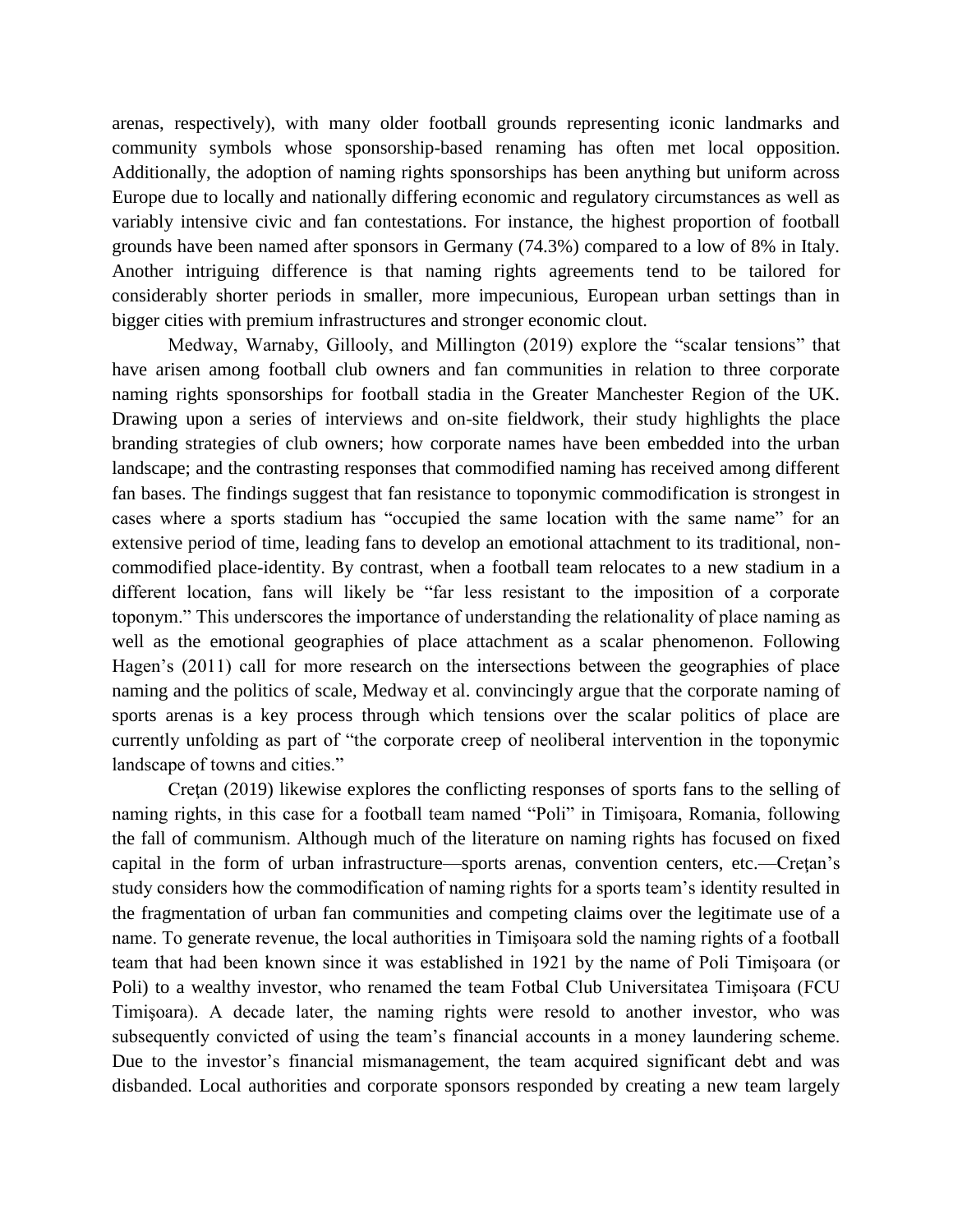composed of players from a neighboring town, which they named Asociaţia Club Sportiv Politehnica Timişoara (ACS Poli). However, the majority of local fans supported another team, Asociaţia Sportivǎ Universitarǎ Politehnica Timişoara (ASU Poli), since most of the original Poli players were on the latter team. Based on 120 interviews with fans from both Poli teams, Creţan examines how inequalities in political, economic, and social capital shape struggles over cultural hegemony, place identity, and community, and how the right to name provides a focal point around which such conflicts may coalesce. This study therefore serves as a useful reminder that the commodification of naming rights can have unintended consequences that may increase social divisiveness within local communities.

Despite encountering resistance in some cases, the selling of naming rights has become a key aspect of the commercialization of sports over the past three decades, and many urban policymakers have also embraced toponymic commodification as an "entrepreneurial" strategy of neoliberal urban governance. Rose-Redwood, Sotoudehnia, and Tretter (2019) draw upon 37 interviews, on-site fieldwork, and archival materials to provide a comparative analysis of urban naming rights programs in Dubai (United Arab Emirates) and Winnipeg (Canada). Extending Bourdieu's (1990) work on symbolic capital, they argue that urban toponymic commodification is a prime example of "symbolic/economic capital transformations" in which the symbolic distinction bestowed through the naming of public places is converted directly into economic capital in the form of what they call "naming rent." The authors observe that viewing the spatial identities of urban public places as "rent-generating assets" has the "effect of privileging the potential economic exchange value of urban toponyms over other potential non-market values associated with urban place naming." By comparing Dubai's Metro Naming Rights Initiative with the Sponsor Winnipeg Program, their study also highlights the variegated outcomes of urban naming rights programs—with Dubai's initiative far surpassing Winnipeg's program in terms of the sponsorship revenue generated. They maintain that scope and visibility are crucial to understanding these divergent outcomes, and they conclude that "the revenue generated from urban naming rights programs does not always meet the optimistic expectations of policymakers." While some urban residents in both Dubai and Winnipeg raised concerns about the crass commercialism of toponymic commodification, others were generally indifferent to the issue, leading Rose-Redwood et al. to suggest that commodified toponymies are increasingly becoming "normalized in everyday urban life."

Yet the normalization of toponymic branding is not always a seamless process, as Kearns and Lewis (2019) demonstrate by considering a failed attempt among business elites in New Zealand/Aotearoa to rename an entire town in order to enhance its international reputation through "brand promotion." In 2016, local business leaders led a campaign to rename the town of Blenheim (Waiharakeke in Māori) as "Marlborough City" since the Marlborough region in which the town is located is internationally renowned for its wine industry. Kearns and Lewis critically examine media coverage of the renaming proposal and the contentious debate that ensued. They contend that the campaign to rename Blenheim was a "neoliberalized project of place-making" that was based upon a "pervasive yet nebulous economic nationalism that seeks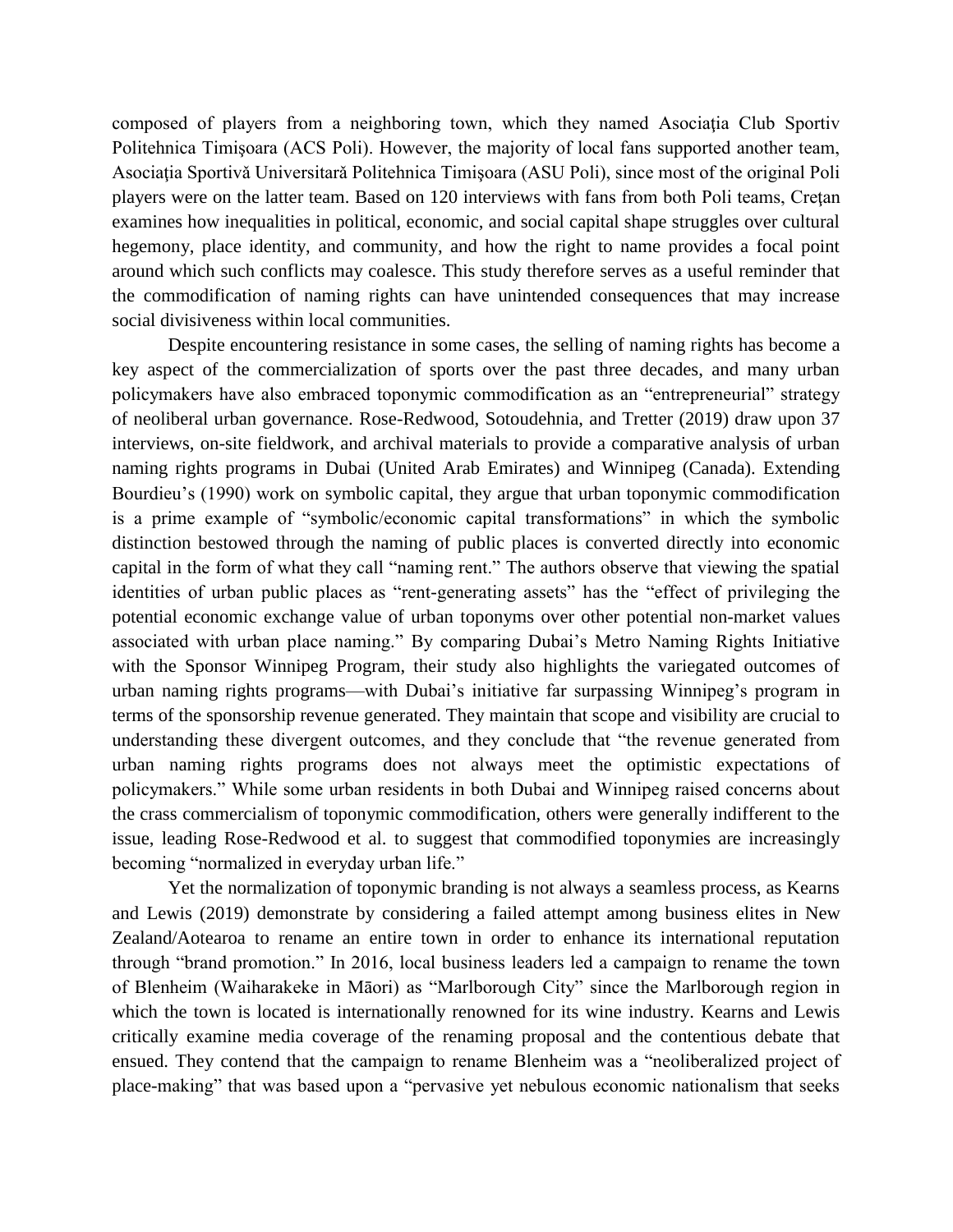to yoke all local and national identity to enhancing export growth." The authors see the failure of this place branding scheme as indicative of the limits to neoliberal urbanism when it is strongly opposed by those seeking to defend the "heritage" of place or reclaim indigenous toponymies. The issues at stake, of course, depend upon the context in which place naming occurs, and Kearns and Lewis's study exemplifies how the politics of profit-driven place naming and branding practices are always place-specific and intertwined with existing power relations in a given society.

Toponymic inscription has long been employed as a political technology of dispossession, erasure, and the imperialist appropriation of territory, and McElroy (2019) illustrates how the selling of philanthropic naming rights to wealthy elites is currently implicated in the material and discursive dispossession of socially marginalized groups as "technoimperialism" transforms the fabric of urban spaces and communities. As a case in point, McElroy focuses on the renaming of a public hospital in San Francisco as the "Zuckerberg San Francisco General Hospital and Trauma Center" in 2015 after Facebook's CEO Mark Zuckerberg donated \$75 million toward renovating the hospital (while a significant sum of money, it was less than 10% of the total public funds provided for hospital renovations). McElroy argues that, when tied to the acquisition of naming rights for urban public places, philanthropic donations should be understood not as a "gift" but rather as "a self-interested promotional strategy." Based on extensive participatory action research with anti-eviction activists in San Francisco, McElroy links the renaming of "The General" as "The Zuckerberg" with the broader politics of tech-driven gentrification in the city. This latter process of urban redevelopment has resulted in the eviction of long-time local residents and contributed to negative health outcomes for those who have been displaced (in some cases likely contributing to premature death due to the stress of relocation, particularly for low-income, elderly residents of color). McElroy highlights the irony of Zuckerberg's name being symbolically associated with promoting "health" in the city while Facebook and other tech companies are placing the health and wellbeing of vulnerable populations at further risk through displacement and dispossession.

# **Future research directions**

From sports arenas to metro stations, hospitals, and other public places, the commodification of naming rights continues to remake urban cultural landscapes in the 21st century. The contributions to this special issue draw attention to the diverse ways in which toponymic commodification is transforming the identities of public places into time-limited, rent-generating commodities. By delving into the intricacies of particular case studies of urban naming rights and toponymic branding, these articles make a significant contribution toward developing a more indepth understanding of naming rights as an arena of political, economic, and cultural contestation over the production of urban space. Yet there is much work that remains to be done, and we conclude by proposing a number of potential avenues for future research on the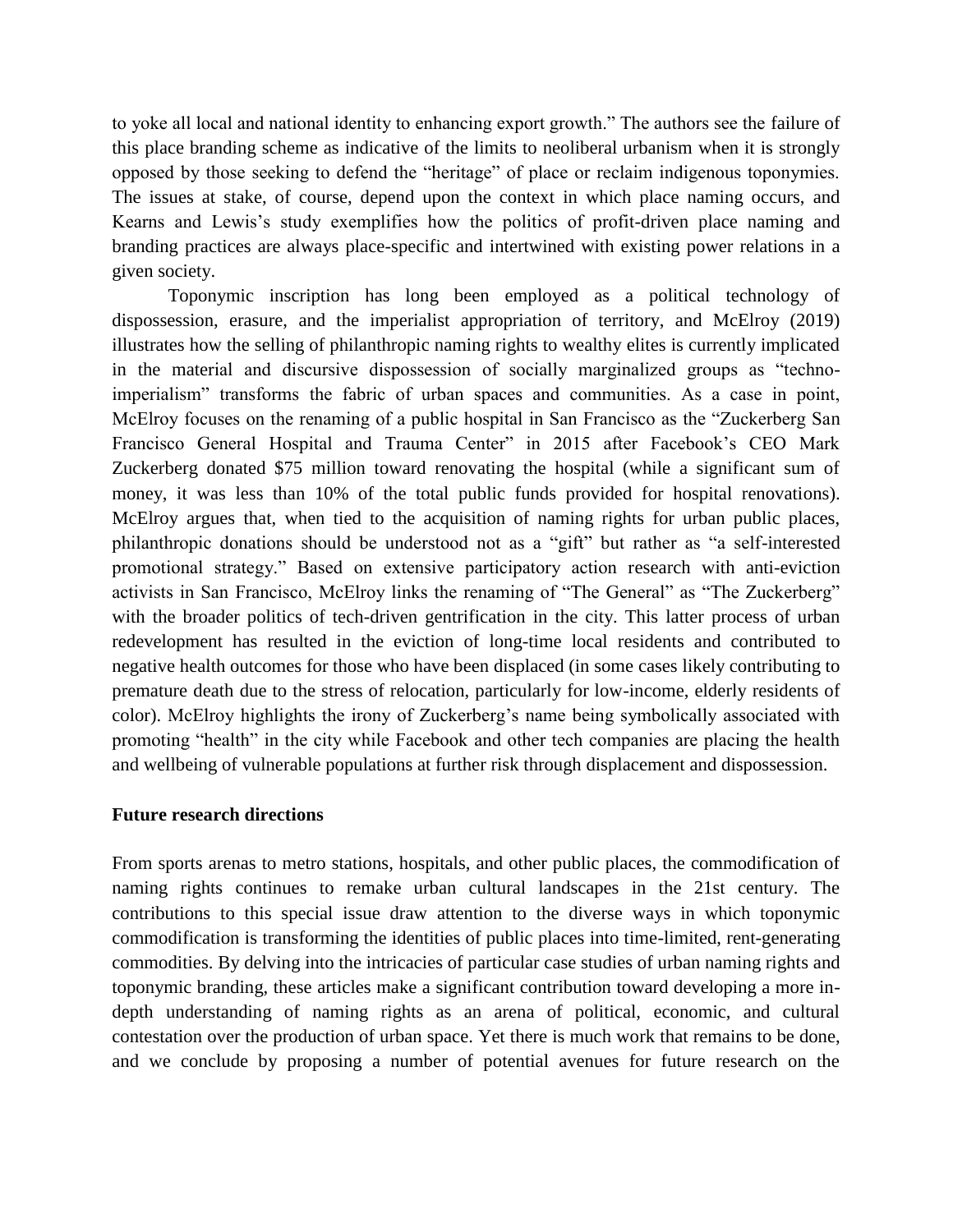geographies of urban toponymic commodification. Among other topics of scholarly concern, future research might address the following thematic areas:

- 1. *Institutional ethnographies of the naming rights sponsorship industry.* The selling of naming rights is a multi-million dollar industry, and there are numerous consultancy firms that promote and facilitate the sale of naming rights globally. The naming rights industry also conducts its own marketing research and holds conferences and workshops where "best practices" are circulated among those in the industry as well as potential clients in government, the corporate world, and the non-profit sector. Conducting institutional ethnographies of particular naming rights firms or the industry as a whole through participant observation at conferences, workshops, and other industry-related events; interviews with key actors; and critically examining industry magazines, newsletters, and other publications—could offer new insights into the processes driving the naming rights agenda.
- 2. *Urban policy mobilities and the uptake of naming rights among urban policymakers.* As naming rights policies become more widespread, future research should examine how knowledges of naming rights policies and practices circulate among urban policymakers. Such studies could also consider what leads some governmental entities to embrace naming rights policies while others reject such policies.
- 3. *Reception and resistance to toponymic commodification*. Few studies have considered how urban residents, sports fans, etc., perceive naming rights sponsorships in different geographical locales and contexts. A number of the studies in this special issue address this matter, but further research is needed to better understand the reception of commodified toponymies in everyday speech and the extent to which there have been movements to resist the commodification of public place-identities through forms of toponymic activism. This can build upon the extensive body of research undertaken within the first wave of critical place name studies, which has focused on resistance to, and contestation of, practices of (re)naming urban places.
- 4. *Critical quantitative analyses of naming rights policy outcomes*. How successful have urban naming rights policies been on their own terms with respect to net revenue generation in different urban contexts from small towns to large cities? This pragmatic question could serve as the basis of an applied research agenda that uses the techniques of economic calculation to potentially challenge the self-promotional claims of the naming rights industry and over-confident urban politicians who are convinced that naming rights sponsorships will generate vast sums of revenue for urban infrastructure.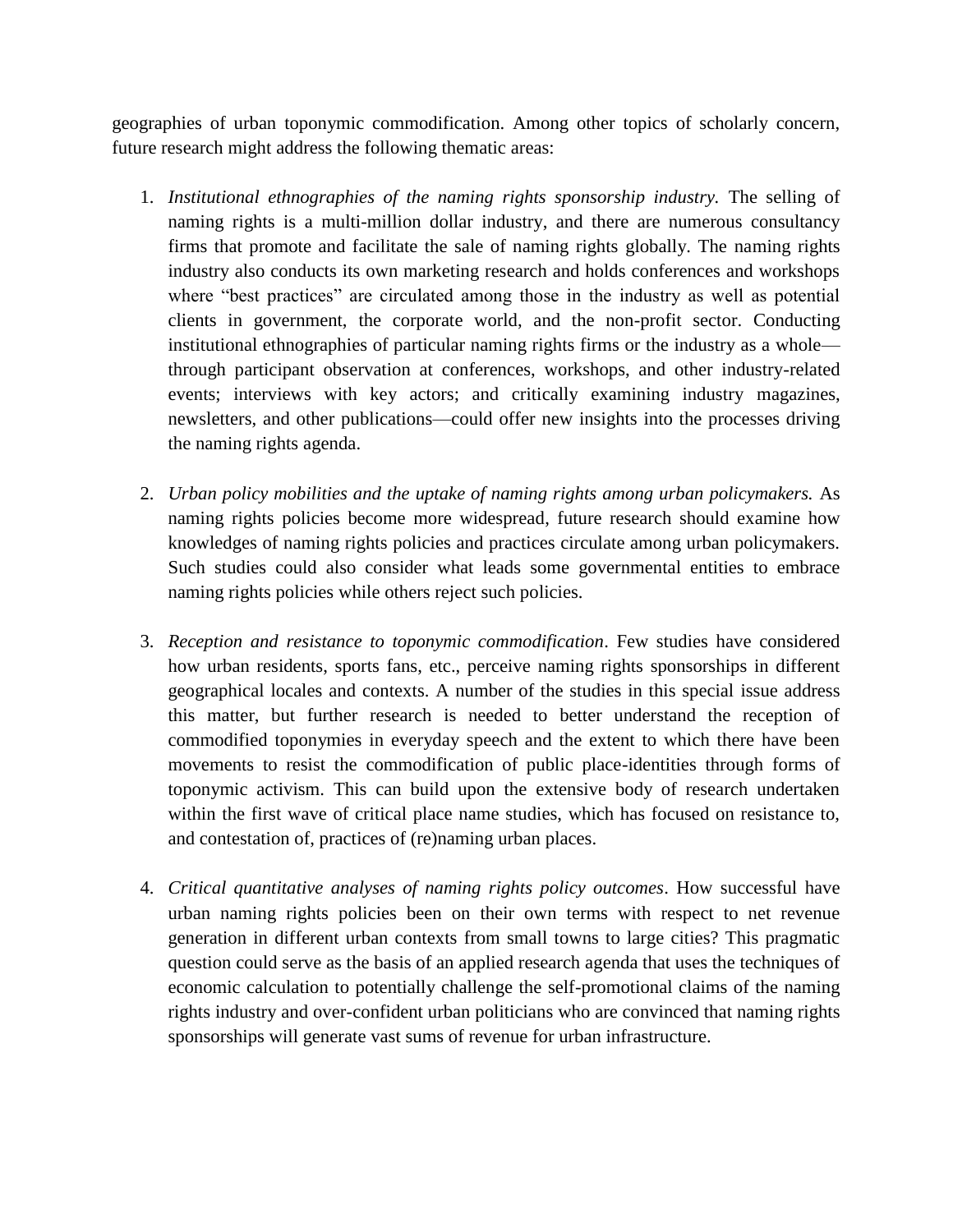5. *Addressing power disparities in the uneven development of urban naming rights*. There is a need to develop new ways to theorize the power relations associated with the accumulation of economic and symbolic capital through the commodification of naming rights as well as the uneven development of naming rights geographies across different spatial and temporal scales. Although it is challenging to map the uneven geographies of naming rights markets globally, it is clear that the sums involved in naming rights transactions in the peripheries and semi-peripheries of the world economy pale in comparison to their counterparts nearer its hubs. Only fleeting mention of these power disparities has been made thus far in the scholarly literature on toponymic commodification and thus deserves further consideration. The same notion applies to the elevated status of English as the lingua franca of late-modern, advanced capitalism (Heller, 2010). In many contexts with a subaltern position on the global map of linguistic power relations, commercial toponymies adopted or transmogrified from the Anglophone world are a key instrument to mobilize symbolic capital (Yurchak, 2000). Meanwhile, these re-inscriptions of a global hegemony are seductive for some locals but irksome for others, all of which contributes to urban naming rights serving as a contested emblem of our neoliberal times.

The themes outlined here are by no means exhaustive of the potential directions of future research on the geographies of urban naming rights. Yet regardless of what issues are considered, it is high time for geographers and other scholars to critically engage with the spatial politics of urban toponymic commodification, and we hope that the current special issue will encourage other urban researchers to join us in critically analyzing toponymic commodification as one among many political technologies of neoliberal urbanism.

# **References**

Alderman, Derek. (2002). Street names as memorial arenas: The reputational politics of commemorating Martin Luther King in a Georgia county. *Historical Geography, 30*, 99–120.

Alderman, Derek. (2008). Place, naming, and the interpretation of cultural landscapes. In Brian Graham & Peter Howard (Eds.), *The Ashgate research companion to heritage and identity* (pp. 195–213). Aldershot: Ashgate.

Alderman, Derek, & Inwood, Joshua. (2013). Street naming and the politics of belonging: Spatial injustices in the toponymic commemoration of Martin Luther King Jr. *Social & Cultural Geography, 14*(2), 211–233.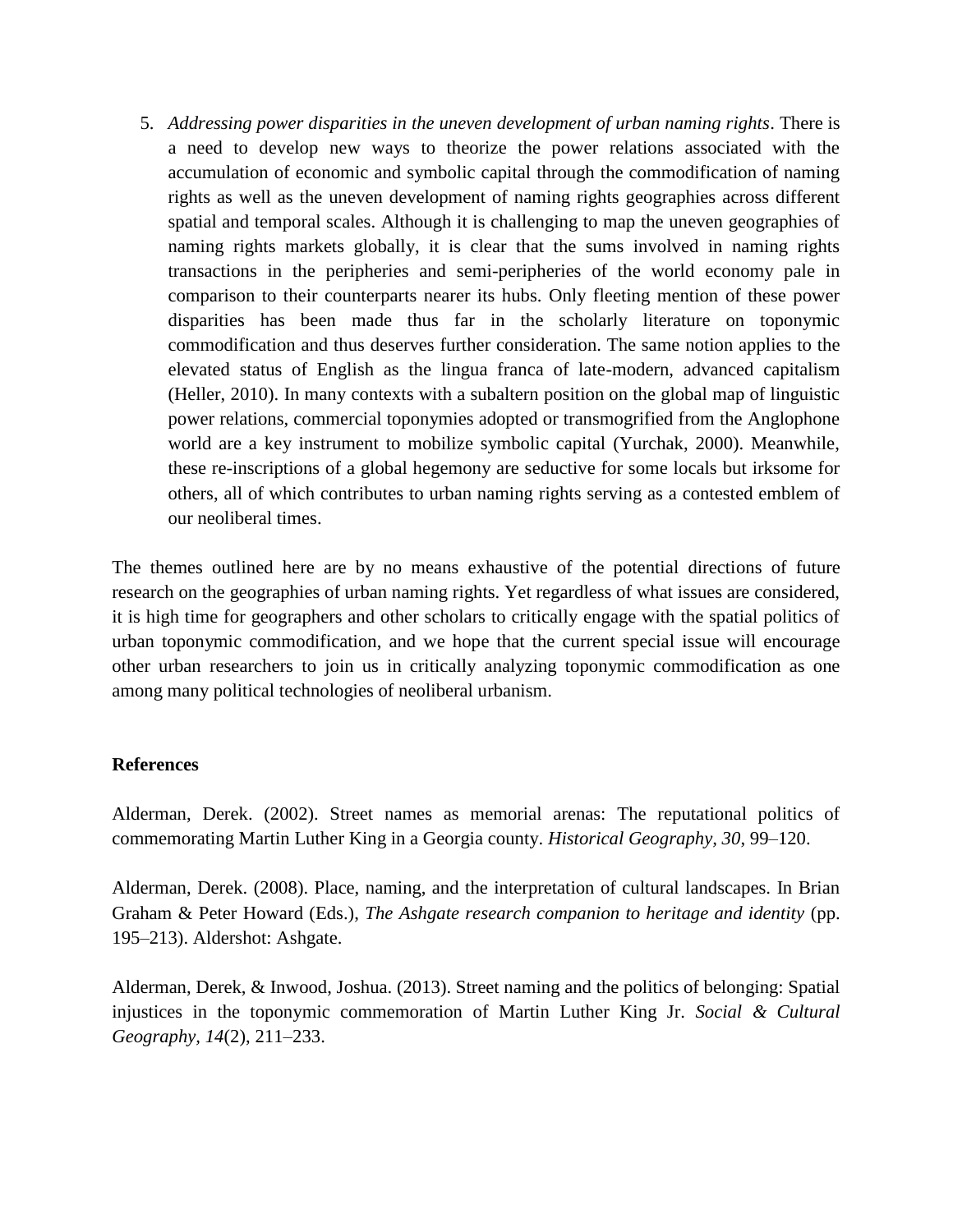Azaryahu, Maoz. (1996). The power of commemorative street names. *Environment and Planning D: Society and Space, 14*(3), 311–330.

Berg, Lawrence. (2011). Banal naming, neoliberalism, and landscapes of dispossession. *ACME: An International Journal for Critical Geographies, 10*(1), 13–22.

Berg, Lawrence, & Kearns, Robin. (1996). Naming as norming: 'Race', gender, and the identity politics of naming places in Aotearoa/New Zealand. *Environment and Planning D: Society and Space, 14*(1), 99–122.

Berg, Lawrence, & Vuolteenaho, Jani. (Eds.). (2009). *Critical toponymies: The contested politics of place naming*. Burlington, VT: Ashgate.

Bigon, Liora. (2009). Urban planning, colonial doctrines and street naming in French Dakar and British Lagos, c. 1850–1930. *Urban History, 36*(3), 426–448.

Bourdieu, Pierre. (1986). The forms of capital. In John Richardson (Ed.), *Handbook of theory and research for the sociology of education* (pp. 241–258). New York: Greenwood Press.

Bourdieu, Pierre. (1990). *In other words: Essays towards a reflexive sociology*. Stanford: Stanford University Press.

Boyd, Josh. (2000). Selling home: Corporate stadium names and the destruction of commemoration. *Journal of Applied Communication Research*, *28*(4), 330–346.

Bridge, Sam. (2018, November 16). Riyadh Metro naming rights auction raises \$278m. *Arabian Business*. Retrieved from

https://www.arabianbusiness.com/transport/408244-riyadh-metro-naming-rights-auction-raises-278m

Burton, Terry. (2008). *Naming rights: Legacy gifts and corporate money*. Hoboken, NJ: Wiley.

Cohen, Saul, & Kliot, Nurit. (1992). Place names in Israel's ideological struggle over the administered territories. *Annals of the Association of American Geographers, 82*(4), 653–680.

Cretan, Remus. (2019). Who owns the name? Fandom, social inequalities and the contested renaming of a football club in Timişoara, Romania. *Urban Geography*.

Duminy, James. (2014). Street renaming, symbolic capital, and resistance in Durban, South Africa. *Environment and Planning D: Society and Space, 32*(2), 310–328.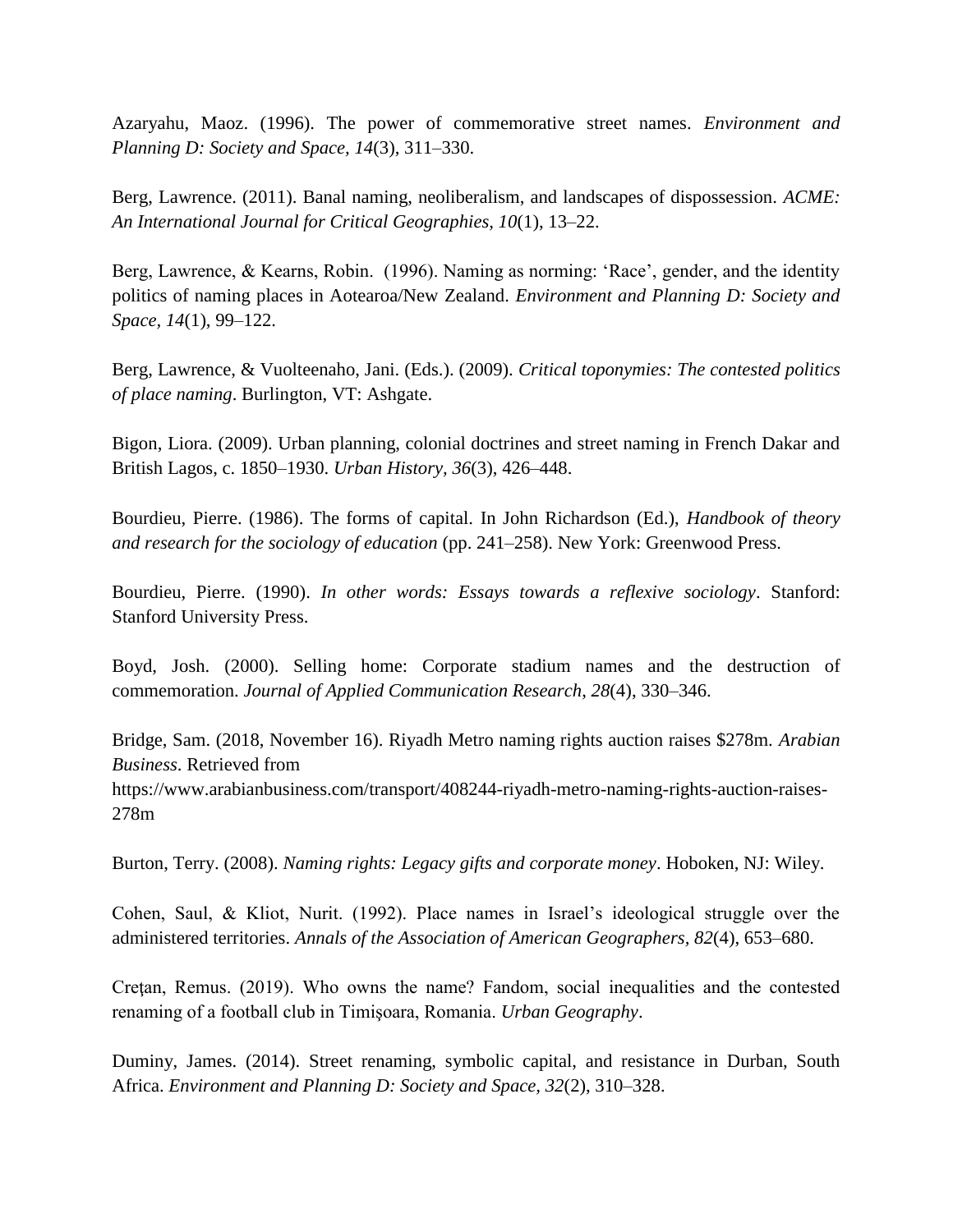Eddy, Terry. (2014). Measuring effects of naming-rights sponsorships on college football fans' purchasing intentions. *Sport Management Review, 17*(3), 362–375.

Gillooly, Leah, & Medway, Dominic. (2019, forthcoming). Sponsorships, stadia and naming rights. In Simon Chadwick, Daniel Parnell, Paul Widdop & Christos Anagnostopoulos (Eds.), *Routledge handbook of football business and management*. London: Routledge.

Giraut, Frédéric, & Houssay-Holzschuch, Myriam. (2016). Place naming as dispositif: Toward a theoretical framework. *Geopolitics, 21*(1), 1–21.

Hakala, Ulla, Sjöblom, Paula, & Kantola, Satu-Paivi. (2015). Toponyms as carriers of heritage: Implications for place branding. *Journal of Product and Brand Management, 24*(3), 263–275.

Harvey, David. (1985). The geopolitics of capitalism. In Derek Gregory & John Urry (Eds.), *Social relations and spatial structures* (pp. 128–163). London: Macmillan.

Harvey, David. (2012). *Rebel cities*. London: Verso.

Hagen, Joshua. (2011). Theorizing scale in critical place-name studies. *ACME: An International Journal for Critical Geographies, 10*(1), 23–27.

Heller, Monica. (2010). The commodification of language. *Annual Review of Anthropology, 39*, 101–114.

Karimi, Ali. (2016) Street fights: The commodification of place names in post-Taliban Kabul City. *Annals of the Association of American Geographers, 106*(3), 738–753.

Kearns, Robin, & Lewis, Nicolas. (2019). City renaming as brand promotion: exploring neoliberal projects and community resistance in New Zealand. *Urban Geography*.

Knox, Paul. (1991). The restless urban landscape: Economic and sociocultural change and the transformation of metropolitan Washington, DC. *Annals of the Association of American Geographers, 81*(2), 181–209.

Laclau, Ernesto. (2018 [2005]). *On populist reason*. London: Verso.

Lauermann, John. (2016). Municipal statecraft: Revisiting the geographies of the entrepreneurial city. *Progress in Human Geography, 42*(2), 205–224.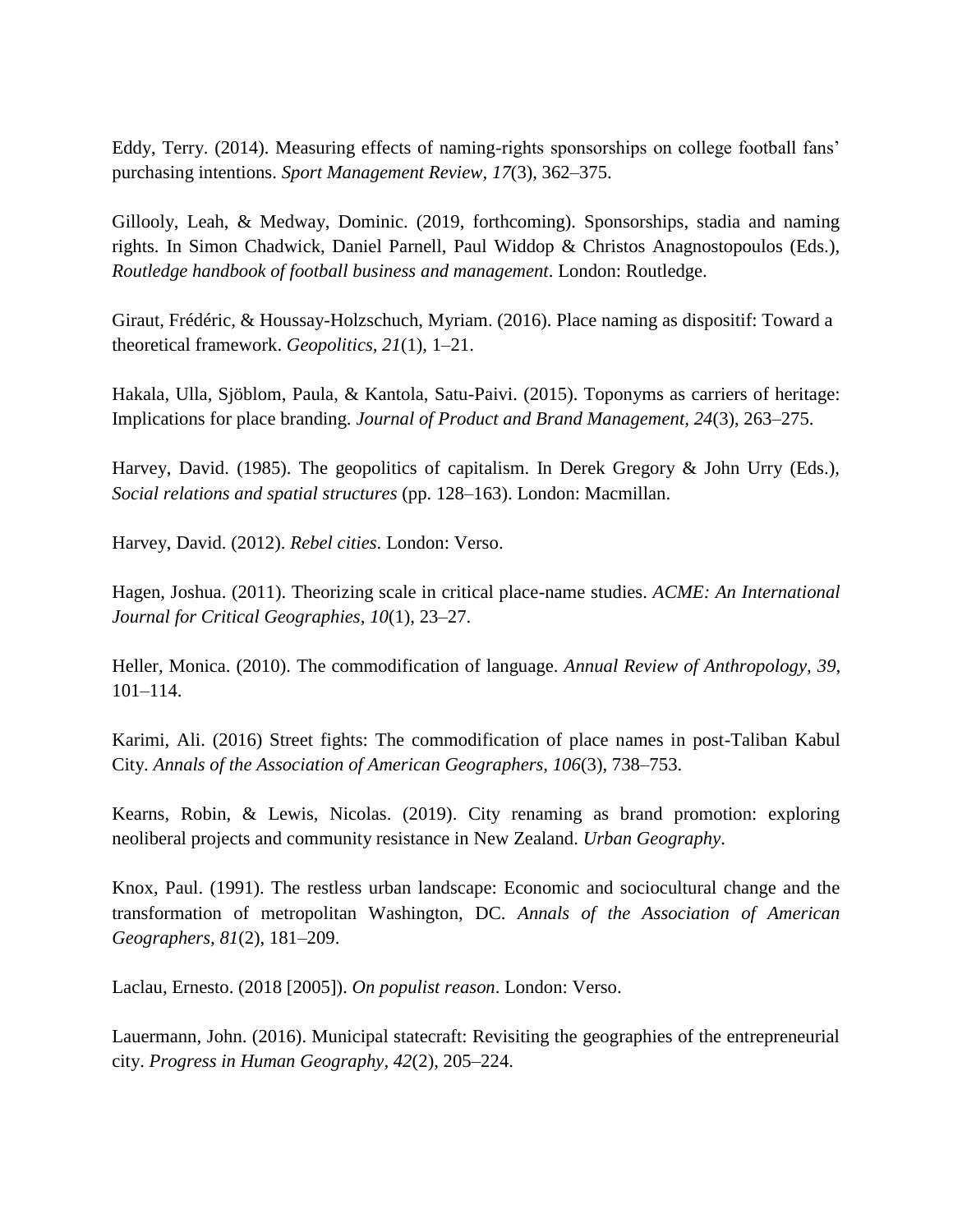Lefebvre, Henri. (2004). *Rhythmanalysis: Space, time and everyday life*. London: Continuum.

Light, Duncan. (2004). Street names in Bucharest, 1990–1997: Exploring the modern historical geographies of post-socialist change. J*ournal of Historical Geography, 30*(1), 154–172.

Light, Duncan. (2014). Tourism and toponymy: Commodifying and consuming place names. *Tourism Geographies*, *16*(1), 141–156.

Light, Duncan & Young, Craig. (2014). Habit, memory and the persistence of socialist-era street names in post-socialist Bucharest, Romania. *Annals of the Association of American Geographers*, *104*(3), 668–685.

Light, Duncan, & Young, Craig. (2015). Toponymy as commodity: Exploring the economic dimensions of urban place names. *International Journal of Urban and Regional Research, 39* (3), 435–450.

Madden, David. (2018). Pushed off the map: Toponymy and the politics of place in New York City. *Urban Studies, 55*(8), 1599–1614.

Masuda, Jeffrey, & Bookman, Sonia. (2018). Neighbourhood branding and the right to the city. *Progress in Human Geography, 42*(2), 165–182.

McElroy, Erin. (2019). Data, dispossession, and Facebook: Techno-imperialism and toponymy in gentrifying San Francisco. *Urban Geography*.

Medway, Dominic, & Warnaby, Gary. (2014). What in a name? Place branding and toponymic commodification. *Environment and Planning A, 46*(1), 153–167.

Medway, Dominic, Swanson, Kathryn, Neirotti, Lisa, Delpy, Pasquinelli, Cecelia, & Zenker, Sebastian. (2015). Place branding: Are we wasting our time? Report of an AMA special session. *Journal of Place Management and Development, 8*(1), 63–68.

Medway, Dominic, Warnaby, Gary, Gillooly, Leah, & Millington, Steve. (2019). Scalar tensions in urban toponymic inscription: The corporate (re)naming of football stadia. *Urban Geography*.

Myers, Garth. (1996). Naming and placing the other: Power and the urban landscape in Zanzibar. *Tidjschrift voor Economische en Sociale Geografie, 87*(3), 237–246.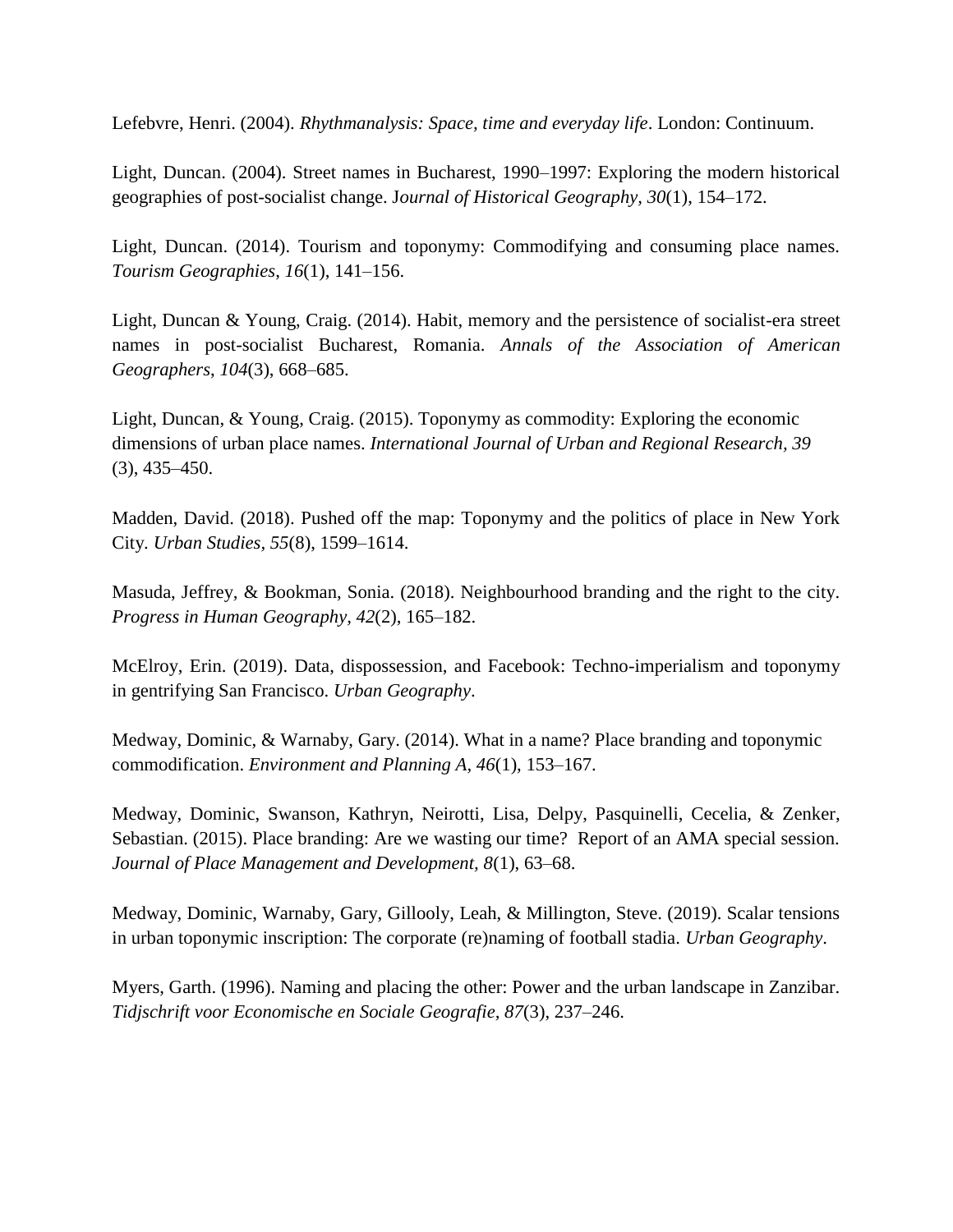Nelson, Laura. (2017, February 27). Transit officials backtrack on controversial policy to sell naming rights for Metro stations. *Los Angeles Times*. Retrieved from https://www.latimes.com/local/lanow/la-me-ln-metro-naming-rights-20170227-story.html

Rose-Redwood, Reuben. (2008). From number to name: Symbolic capital, places of memory, and the politics of street renaming in New York City. *Social & Cultural Geography, 9*(4), 432– 452.

Rose-Redwood, Reuben. (2011). Rethinking the agenda of political toponymy. *ACME: An International Journal for Critical Geographies*, *10*(1), 34–41.

Rose-Redwood, Reuben, & Alderman, Derek. (2011). Critical interventions in political toponymy. *ACME: An International Journal for Critical Geographies, 10*(1), 1-6.

Rose-Redwood, Reuben, Alderman, Derek, & Azaryahu, Maoz. (2010). Geographies of toponymic inscription: New directions in critical place-name studies. *Progress in Human Geography*, *34*(4), 453–470.

Rose-Redwood, Reuben, Alderman, Derek, & Azaryahu, Maoz. (2018). The urban streetscape as political cosmos. In Reuben Rose-Redwood, Derek Alderman, & Maoz Azaryahu (Eds.), *The political life of urban streetscapes: Naming, politics, and place* (pp. 1–24). New York: Routledge.

Rose-Redwood, Reuben, Sotoudehnia, Maral, & Tretter, Eliot. (2019). "Turn your brand into a destination": Toponymic commodification and the branding of place in Dubai and Winnipeg. *Urban Geography*.

Scauzillo, Steve. (2016, December 7). LA County Metro seeing \$\$\$\$ with new opportunity to sell naming rights to rail lines, stations. *San Gabriel Valley Tribune*. Retrieved from https://www.sgvtribune.com/2016/12/07/la-county-metro-seeing-with-new-opportunity-to-sellnaming-rights-to-rail-lines-stations

Scauzillo, Steve. (2017, February 24). Metro rescinds policy to sell corporate naming rights to rail lines, stations. *San Gabriel Valley Tribune*. Retrieved from https://www.sgvtribune.com/2017/02/24/metro-rescinds-policy-to-sell-corporate-naming-rightsto-rail-lines-stations

Sotoudehnia, Maral. (2013). "*Turn your brand into a destination": City branding, naming rights, and the neoliberalization of Dubai, UAE*. Unpublished Masters dissertation, Department of Geography, University of Victoria.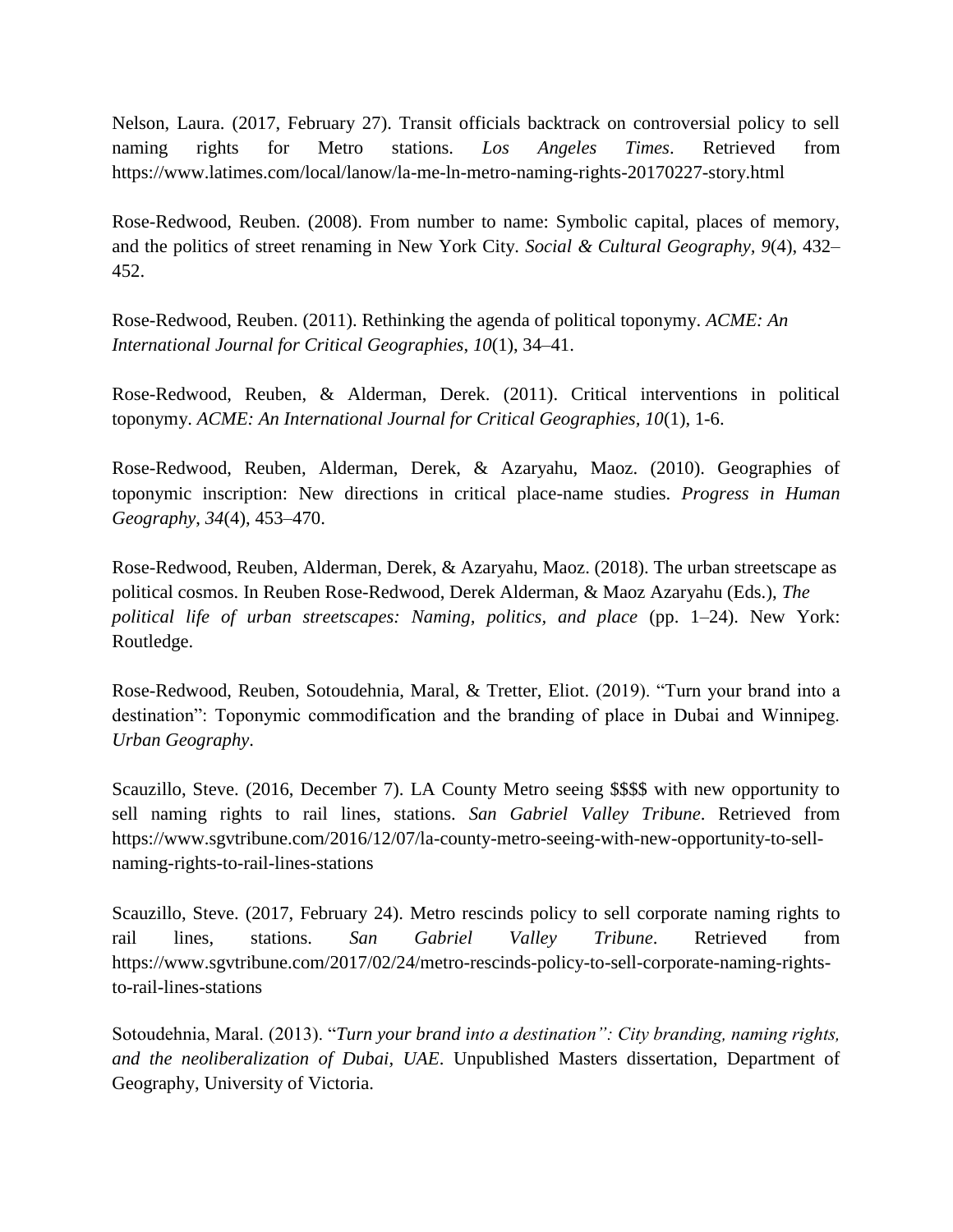Sotoudehnia, Maral. (2018). Toponymic checksum or flotsam? Recalculating Dubai's grid with Makani, "the smartest map in the world." In Reuben Rose-Redwood, Derek Alderman, & Maoz Azaryahu (Eds.), *The political life of urban streetscapes: Naming, politics, and place* (pp. 290- 308). London: Routledge.

Sotoudehnia, Maral, & Rose-Redwood, Reuben. (forthcoming). "I am Burj Khalifa": Entrepreneurial urbanism, toponymic commodification, and the worlding of Dubai. *International Journal of Urban and Regional Research*.

Vuolteenaho, Jani & Ainiala, Terhi. (2009) Planning and revamping urban toponymy: Ideological alternations in the linguistic landscaping of Vuosaari suburb, eastern Helsinki. In Lawrence Berg & Jani Vuolteenaho (Eds.), *Critical toponymies: The contested politics of place naming* (pp. 227–251). Farnham: Ashgate.

Vuolteenaho, Jani, & Kolamo, Sami. (2012). Textually produced landscape spectacles? A Debordian reading of Finnish namescapes and English soccerscapes. In Jani Vuolteenaho, Andrew Newby, Lieven Ameel, & Maggie Scott (Eds.), *Language, space and power: Urban entanglements* (pp. 132–158). Helsinki: Helsinki Collegium for Advanced Studies.

Vuolteenaho, Jani, & Puzey, Guy. (2018). "Armed with an encyclopedia and an axe": The socialist and post-socialist street toponymy of East Berlin revisited through Gramsci. In Reuben Rose-Redwood, Derek Alderman, & Maoz Azaryahu (Eds.), *The political life of urban streetscapes: Naming, politics, and place* (pp. 74–97). New York: Routledge.

Vuolteenaho, Jani, Wolny, Matthias, & Puzey, Guy. (2019). "This venue is brought to you by…": The diffusion of sports and entertainment facility name sponsorship in urban Europe. *Urban Geography*.

Wanjiru, Melissa Wangui, & Matsubara, Kosuke. (2017). Street toponymy and the decolonisation of the urban landscape in post-colonial Nairobi. *Journal of Cultural Geography, 34*(1), 1–23.

Woisetschläger, David, Haselhoff, Vanessa, & Backhaus, Christof. (2014). Fans' resistance to naming right sponsorships: Why stadium names remain the same for fans. *European Journal of Marketing 48*(7/8), 1487–1510.

Wright, John Kirtland. (1929). The study of place names: Recent work and some possibilities. *Geographical Review, 19*(1): 140–144.